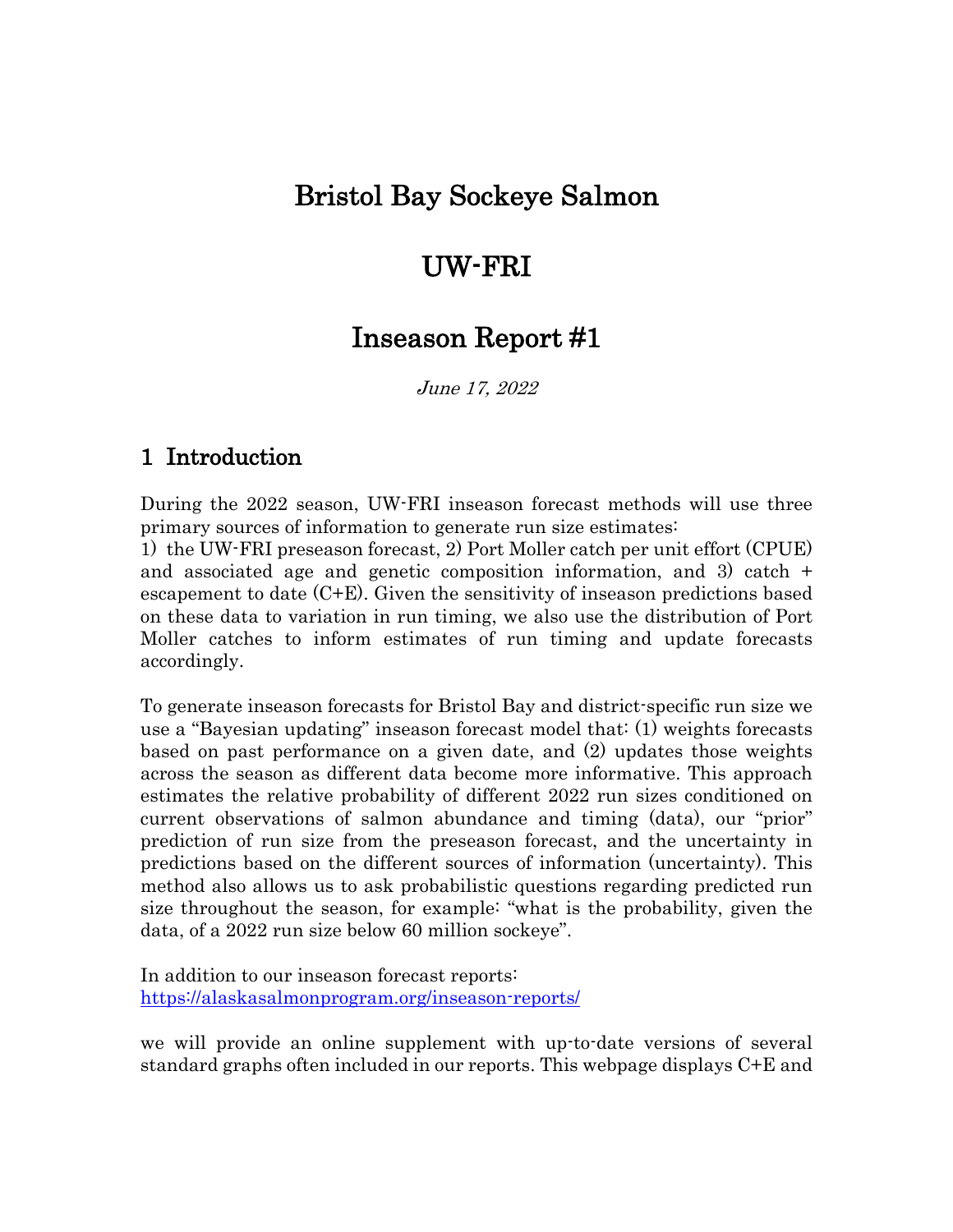Port Moller test fishery data, and is intended to track the daily progression of the 2022 season compared with the preseason forecast and recent years. The online supplement provides a quick reference on the progress of the Bristol Bay run compared to expectations and will be updated whenever new data become available, as opposed to the 4 to 6-day cycle for inseason reports. The online supplement is available at the following link (updated for  $2022$  when daily  $C+E$ are available):

https://alaskasalmonprogram.org/bristol-bay-daily-updates/

Figure 1 (page 3) shows a timeline of the UW-FRI forecasting process and accompanying data sources. The vertical line on the left of the figure is the entire year beginning with preseason forecasting in October, through run reconstruction at the end of September. The expansion of the inseason portion of the timeline generally illustrates how different inseason data types are weighted in our overall forecast methods, as they become available and more reliable across the season.

On any particular day, run size estimates based on single type of data will differ from those based on other sources of information. In addition, the accuracy of forecasts based on C+E and Port Moller data change (become more reliable) as the season progresses. The run size forecast generated from each data type contributes to our overall Bristol Bay forecast in proportion to how well forecasts based on that data type have performed historically, on the current date. The width of the shaded area for a particular forecast type in the expanded portion of the inseason forecasting timeline (Figure 1, page 3), indicates the reliability of this type of information relative to other data types available at that time and the *approximate* weight it receives in the overall forecast.

For instance, at the beginning of the season the preseason forecast is the most reliable source of information, as indicated by the width of the dark blue area on June 10-20. This is due to the fact that the Port Moller test fishery has just started and there is very little or no catch and escapement information through that date. However, by the middle of the season, July 3-5, all three sources of information are equally reliable. Late in the season, when a large proportion of sockeye have returned, catch and escapement data are the best estimator for total run size.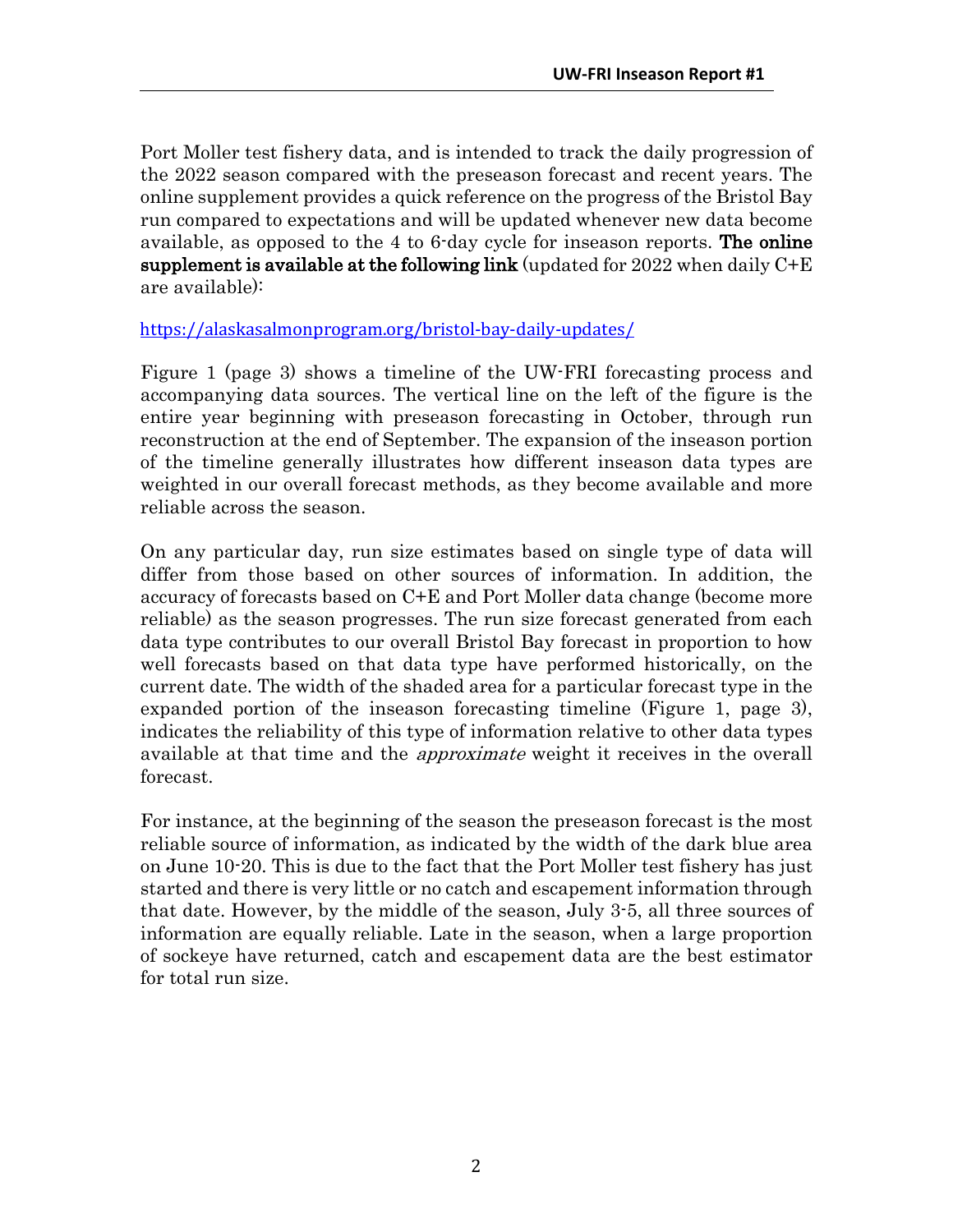

Figure 1. Data and forecasting time-line: The area plot for the inseason forecasting portion of the year describes the relative weight given to each source of information in the overall weighted UW-FRI forecast.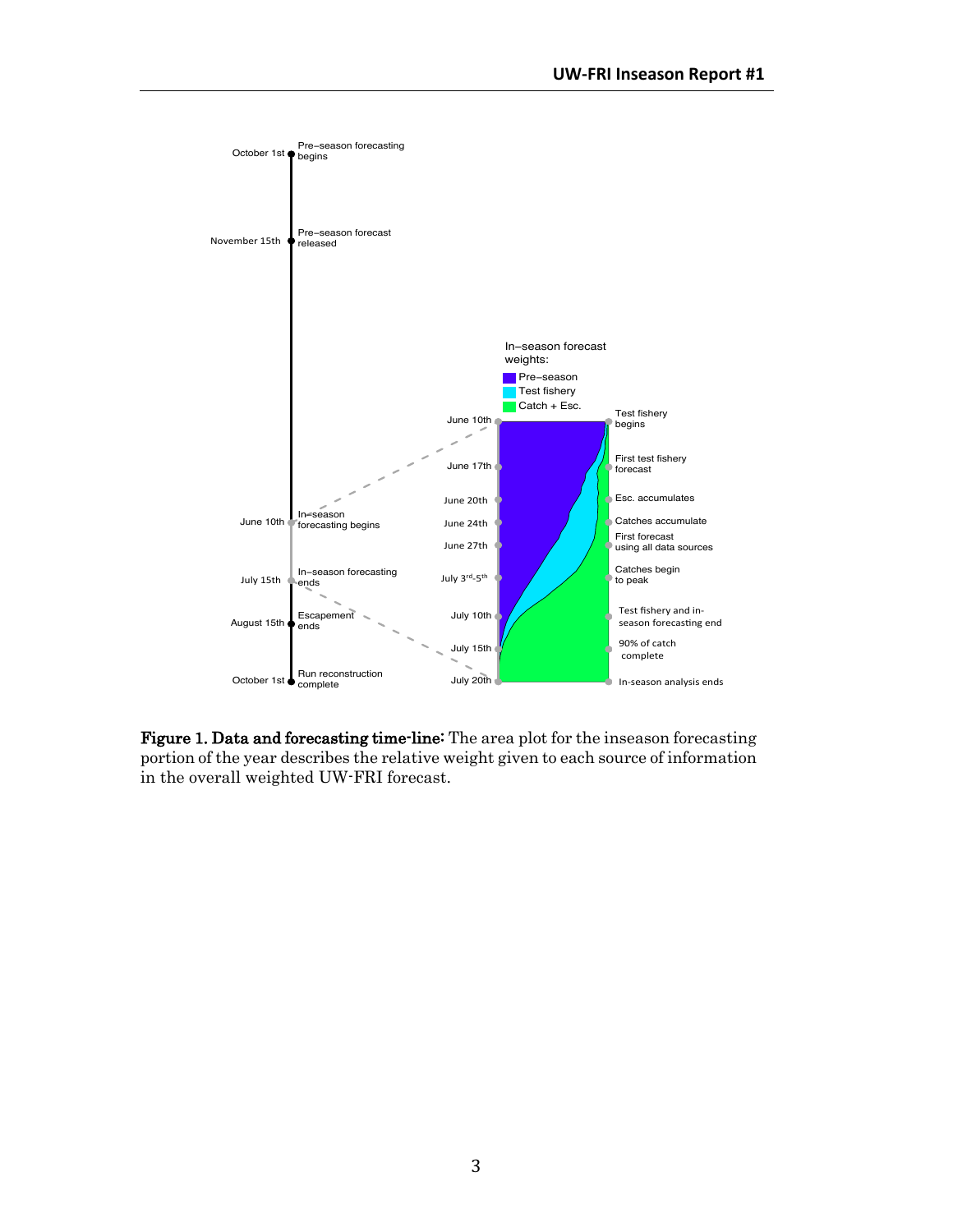### 2 Forecast summary

The Forecast summary section will include our inseason run size estimate and the preseason forecast for reference. Figure 2 (page 5) compares the 2022 preseason forecast with runs 1970-2021. After this first report the Forecast summary will become Section 1.

Table 1: 2022 UW-FRI inseason forecast summary (in thousands).

| Forecast                  | Sockeye | Projected harvest |
|---------------------------|---------|-------------------|
| <b>Preseason forecast</b> | 71,914  | 52,400            |
| <b>Weighted model</b>     | 71,914  | 52,400            |

|                 |              | AGES   |        |       |                |        |
|-----------------|--------------|--------|--------|-------|----------------|--------|
| <b>DISTRICT</b> | <b>RIVER</b> | 1.2    | 1.3    | 2.2   | 2.3            | TOTAL  |
| Nak\Kvi         |              | 11,283 | 9,211  | 3,005 | 835            | 24,334 |
|                 | Kvichak      | 5,812  | 3,247  | 2,145 | 290            | 11,494 |
|                 | Naknek       | 3,841  | 3,677  | 633   | 311            | 8,462  |
|                 | Alagnak      | 1,630  | 2,287  | 227   | 234            | 4,378  |
| Egegik          |              | 6,132  | 3,314  | 2,498 | 1,566          | 13,510 |
| Ugashik         |              | 1,846  | 1,642  | 386   | 220            | 4,094  |
| Nushagak        |              | 12,517 | 15,791 | 276   | 91             | 28,801 |
|                 | Wood         | 9,116  | 2,197  | 208   | 21             | 11,542 |
|                 | Nushagak     | 2,683  | 12,293 | 50    | 47             | 15,199 |
|                 | Igushik      | 718    | 1,301  | 18    | 23             | 2,060  |
| Togiak          |              | 153    | 1,008  | 10    | $\overline{4}$ | 1,175  |
| Totals          |              | 31,931 | 30,966 | 6,175 | 2,716          | 71,914 |

#### Table 2: 2022 UW-FRI preseason sockeye salmon forecast (in thousands).

\*The Nushagak River total includes 129,391 0.3 and 1.4 age fish not included in the body of the table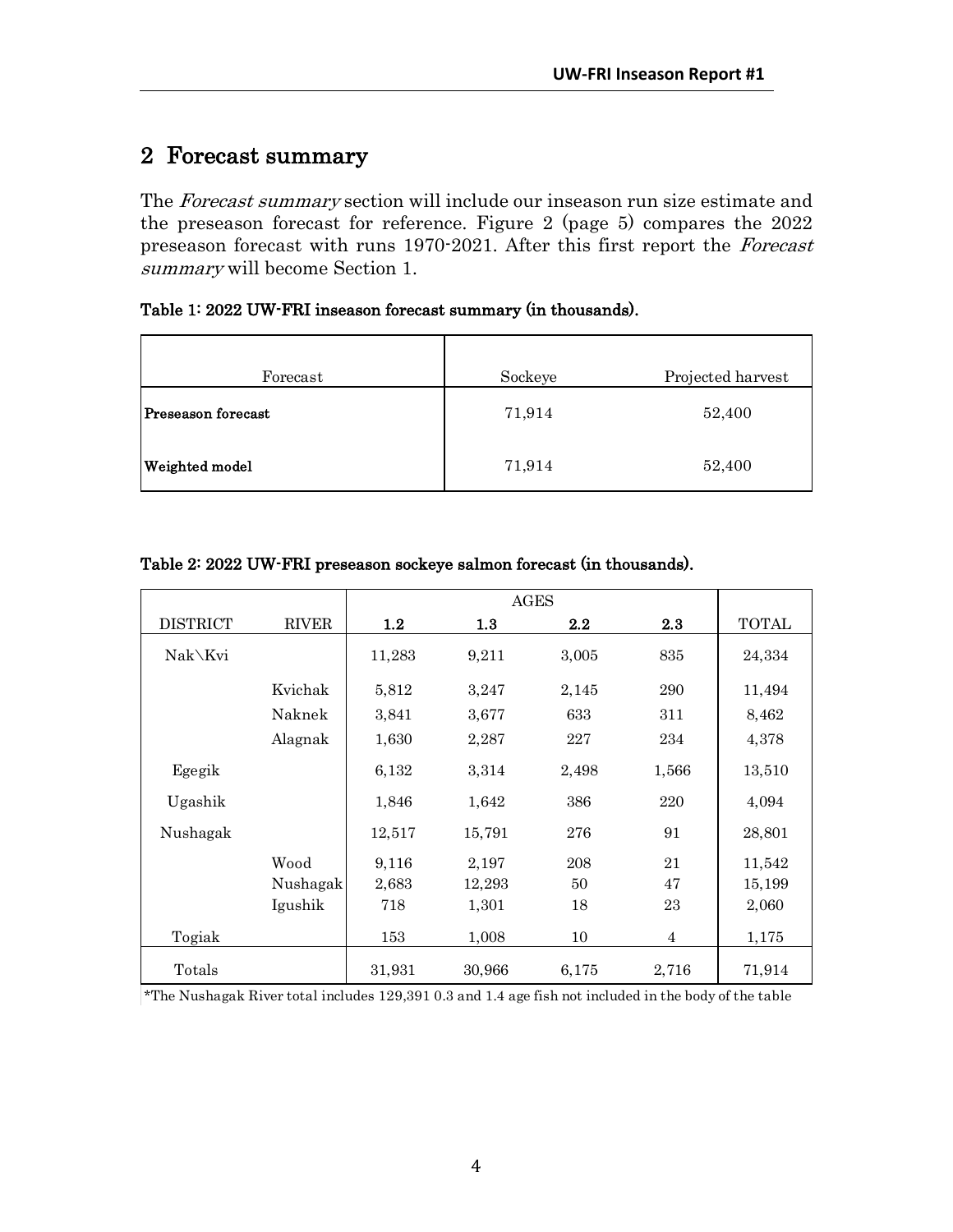

Figure 2. 2022 Bristol Bay Preseason Forecast: Comparison of the 2022 UW-FRI preseason forecast with run sizes 1970-2021.

## 3 Catch and escapement

The *Catch and escapement* section will include tables and figures that compare current catch and escapement (C+E) data with what is expected (preseason forecast) and C+E to date in previous years.

Figure 3 (page 6) displays cumulative C+E to date in 2022 (grey dots), relative to a Bristol Bay run that coincides with the preseason forecast (blue curve), with average run timing and run compression. Figure 3 also shows expected cumulative C+E for runs arriving inshore 2 days early (green dashed line) and 2 days late (red dashed line). The four panels below display this same information for the Ugashik, Egegik, Naknek-Kvichak, and Nushagak districts. Figure 3 indicates that for a Bristol Bay run totaling 71.9 million sockeye, with average run timing, we should expect to have 12.9 million sockeye inshore (as catch and escapement) by June 30, 30.9 million sockeye by July 5, and 51.5 million sockeye by July 10. This figure will be updated daily as part of the online supplement at:

https://alaskasalmonprogram.org/bristol-bay-daily-updates/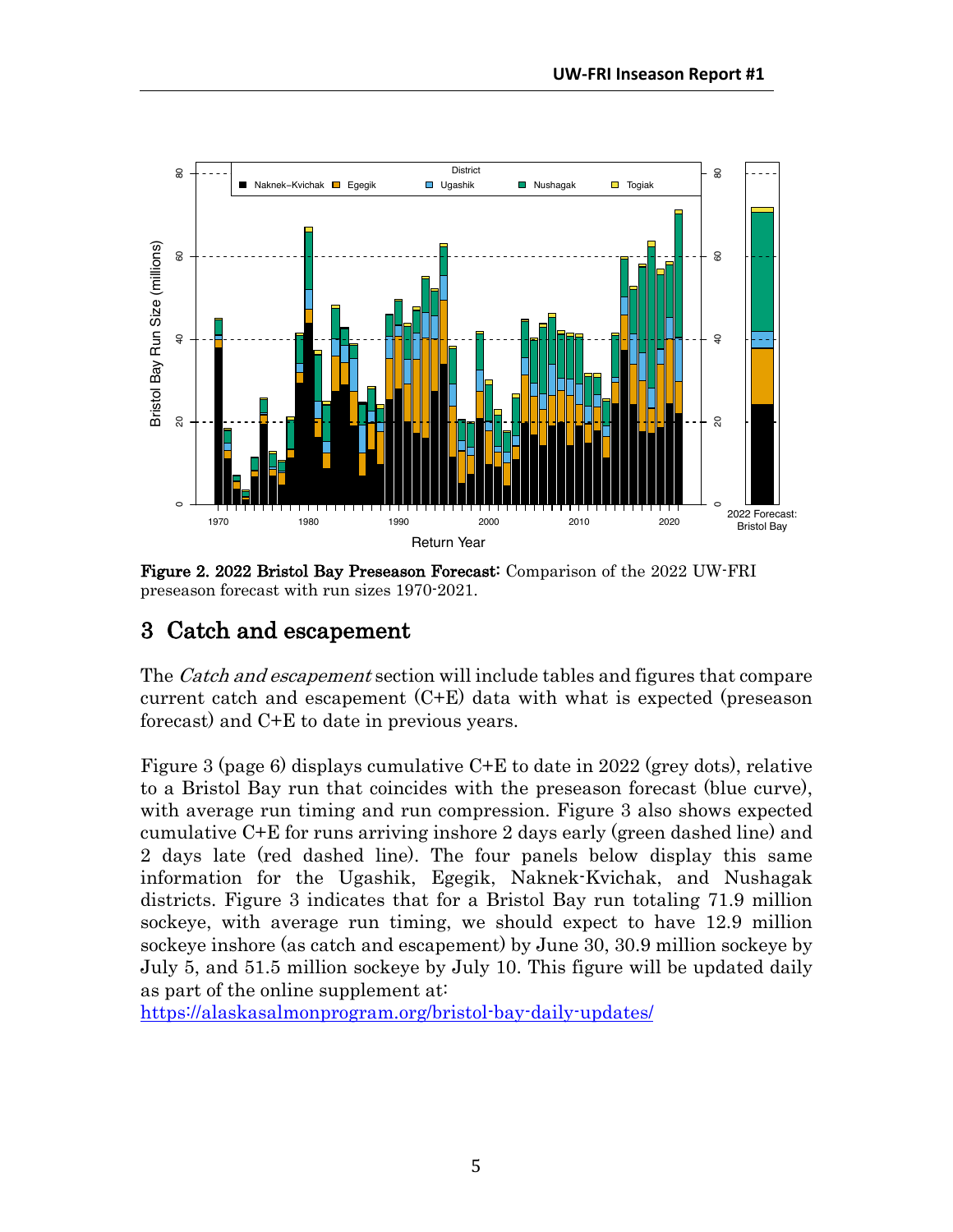

Figure 3. Cumulative C+E Comparison: Comparison of daily cumulative C+E observed for Bristol Bay in 2022, and expected daily values (blue curve). Expected daily values are calculated relative to the 2022 preseason forecast and the average distribution of inshore arrivals (1980–2021). Connected gray dots show the 2022 observed daily cumulative C+E. Green dashed line represents expectations if the run is 2 days early, red dashed line if the run is 2 days late.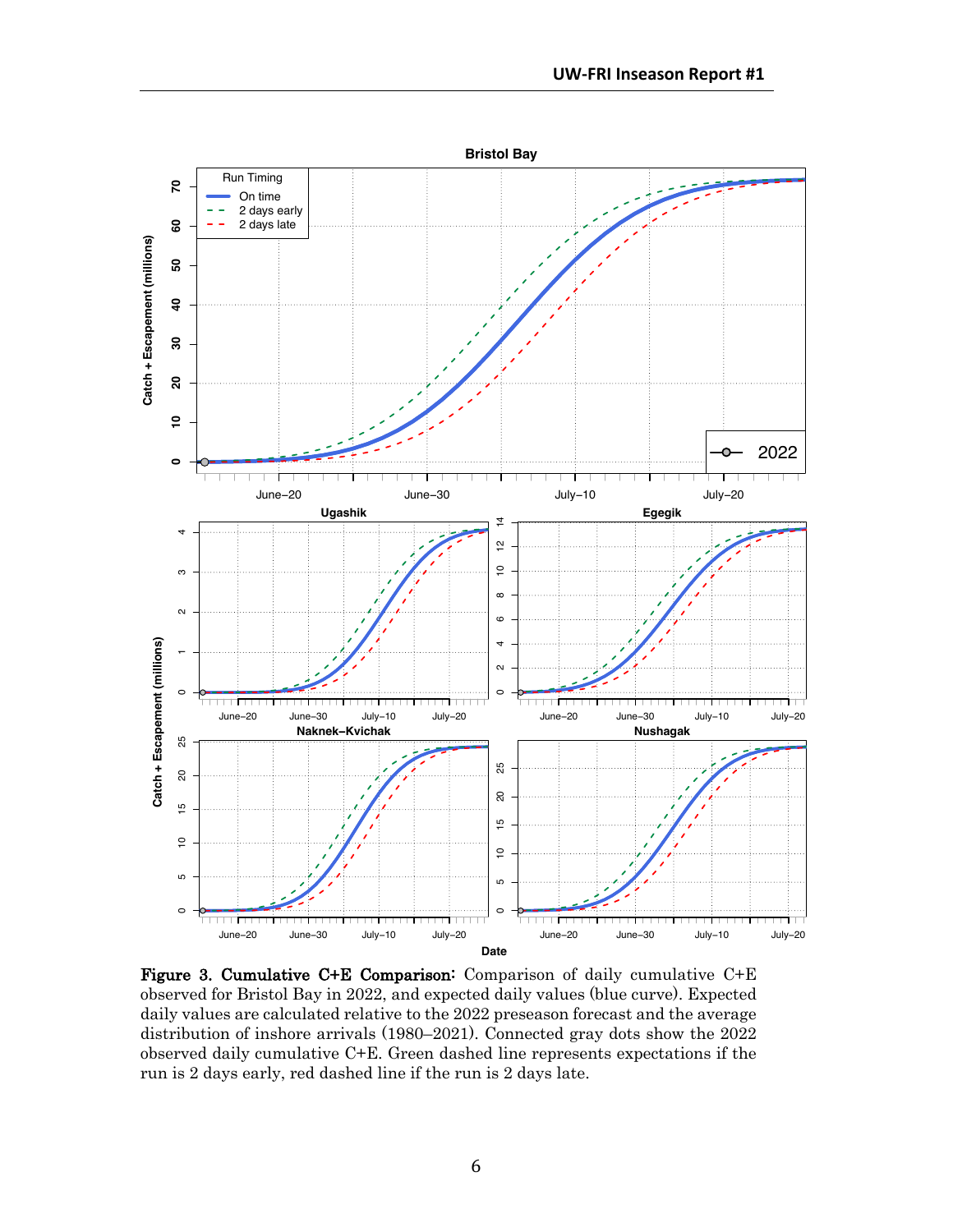Figure 4 (page 7), illustrates daily catch and escapement (non-cumulative) for Bristol Bay 2018–2021. These graphs are a conventional way to look at the distribution of the Bristol Bay sockeye run across seasons, and compare run timing and run compression with previous years. As daily catch and escapement data become available, this figure will be updated with a top panel showing 2022 for comparison purposes, and included with the online supplement.



Figure 4. Daily Catch and Escapement: Observed catch and escapement for years 2018– 2021 as stacked bars. Escapements are in light gray and catches in dark gray. Total run for Bristol Bay is shown in millions of sockeye on the right hand axis.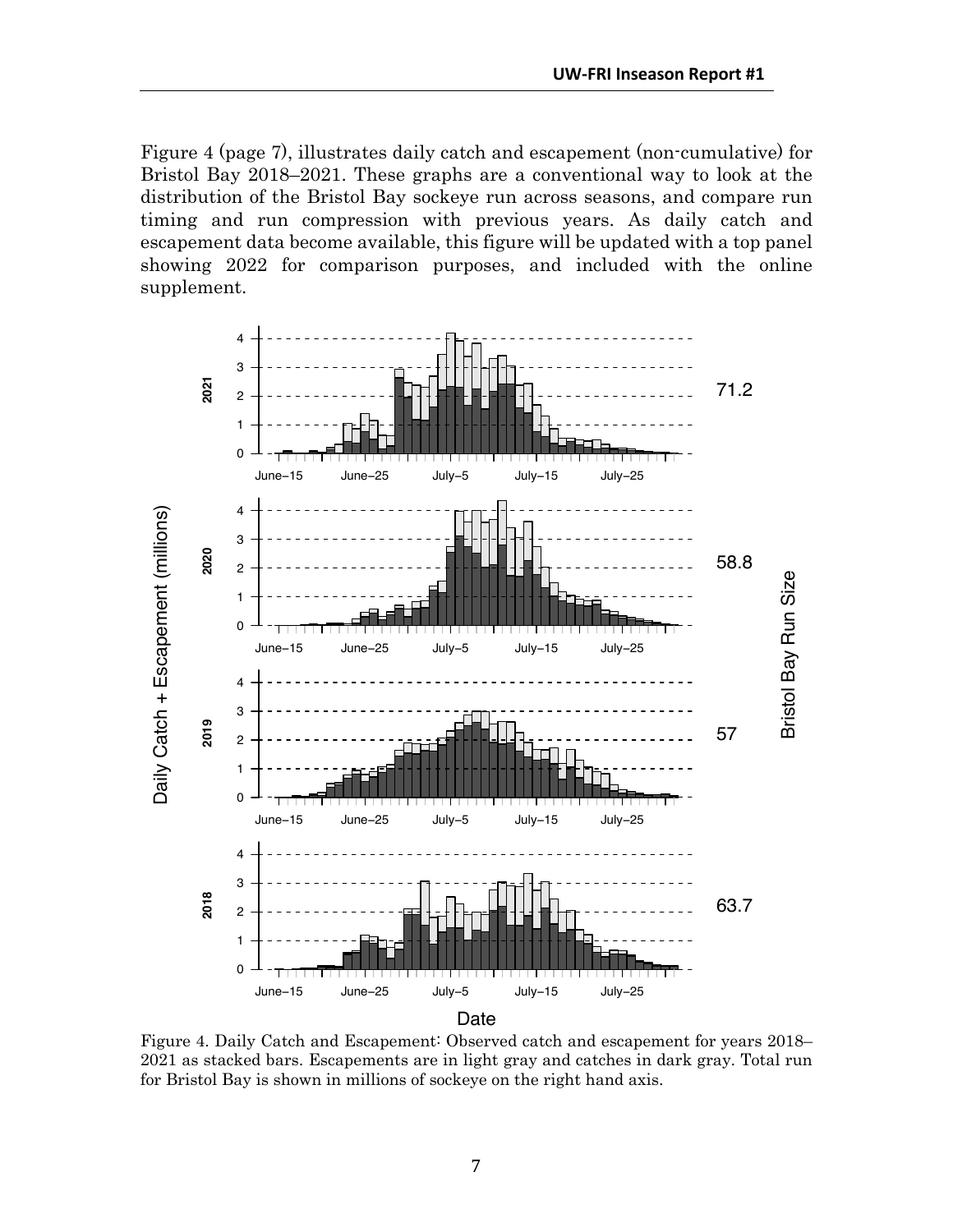### 4 Gulf of Alaska sockeye escapement

For context we provide sockeye salmon escapement counts from select river systems within the Gulf of Alaska that exhibit earlier run timing relative to Bristol Bay. Figure 5 (page 8) shows cumulative sockeye salmon escapement to each river in 2022 compared with 2016-2021. It should be noted that the correlation between cumulative escapement for these Gulf of Alaska sockeye stocks and the abundance or timing of the Bristol Bay sockeye run has been limited in previous years.



Figure 5. GOA Sockeye Escapement: 2016-2022 cumulative sockeye escapement to select Gulf of Alaska river systems.